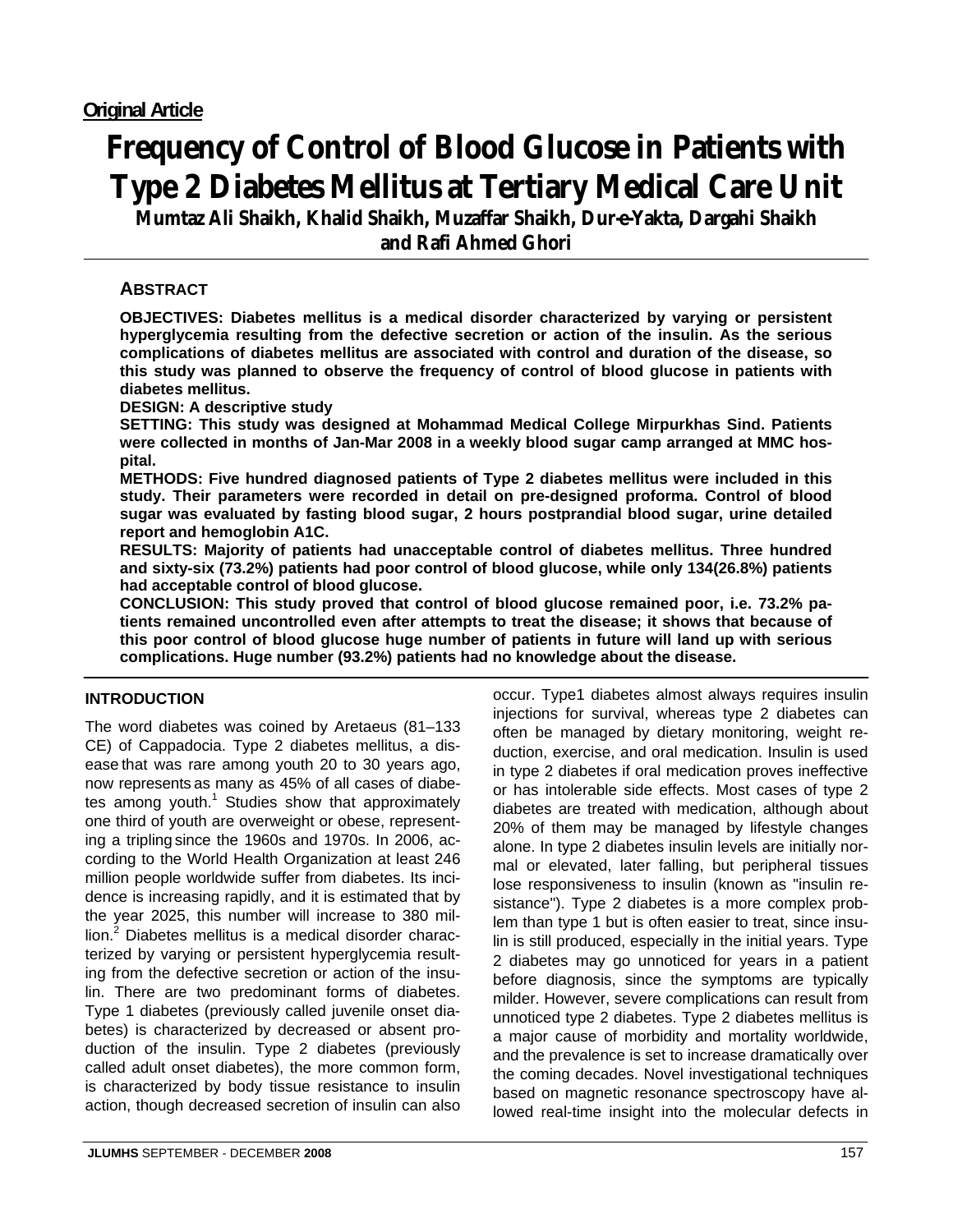#### **Frequency of Control of Blood Glucose in Patients**

patients with type 2 diabetes. The hypothesis that insulin resistance is a result of accumulation of intracellular lipid metabolites (e.g. fatty acyl CoAs, diacylglycerol) in skeletal muscle and hepatocytes is supported by observations in patients and mouse models of lipodystrophy.<sup>3</sup>

# **Criteria for diagnosis**

Diabetes mellitus is diagnosed by demonstrating any one of the following:

- Fasting plasma glucose level at or above 7.0 mmol/L (126 mg/dL).
- Plasma glucose at or above 11.1 mmol/L (200 mg/dL) two hours after a 75 g oral glucose load in a Glucose Tolerance Test.
- Random plasma glucose at or above 11.1 mmol/L (200 mg/dL).

By definition, two fasting glucose measurements above 7.0 mmol/L (126 mg/dL) are considered diagnostic for diabetes mellitus.<sup>4</sup> Patients with fasting sugars between 6.1 and 7.0 mmol/L (110 and 125 mg/dL) are considered to have "impaired fasting glucose," and patients with plasma glucose at or above 7.8 mmol/l (140mg/dL) two hours after a 75 g oral glucose load are considered to have "impaired glucose tolerance". "Prediabetes" is either impaired fasting glucose or impaired glucose tolerance; the latter in particular is a major risk factor for progression to full-blown diabetes mellitus as well as cardiovascular disease. Glucose fluctuations during postprandial periods and, more generally, during glucose swings exhibited a more specific triggering effect on oxidative stress than chronic sustained hyperglycemia. The present data suggest that interventional trials in type 2 diabetes should target not only hemoglobin A1C and mean glucose concentrations but also acute glucose swings.<sup>5</sup> While not used for diagnosis, an elevated level of glucose bound to hemoglobin (termed glycosylated hemoglobin or HbA1C) of 6.0% or higher (2003 revised U.S. standard) is considered abnormal by most labs; HbA1C is primarily a treatment-tracking test reflecting average blood glucose levels over the preceding 90 days (approximately). Among the major risks of the disorder are chronic problems affecting multiple organ systems which will eventually arise in patients with poor glycemic control. Many of these arise from damage to the blood vessels. These illnesses can be divided into those arising from large blood vessel disease (macroangiopathy), and those arising from small blood vessel disease (microangiopathy). Interestingly, small vessel disease is minimized by tight blood glucose control, but large vessel disease is unaffected by tion compared with those with diabetes but without LBBB and those with isolated LBBB. $^6$  In fact, type 2 diabetes, a disease of glucose homeostasis, can be conceptualized as a form of accelerated aging.<sup>7</sup> Research published in JAMA in November 2005 also suggests that breast-feeding might also be correlated with the prevention of the disease in mothers.<sup>8</sup> One systematic review indicates that endogenous sex hormones may differentially modulate glycemic status and risk of type 2 diabetes in men and women. High testosterone levels are associated with higher risk of type 2 diabetes in women but with lower risk in men; the inverse association of SHBG with risk was stronger in women than in men.<sup>9</sup> It is well known that the complications of diabetes mellitus are directly related to level of blood sugar. Importance of proper control of blood sugar is lacking in patients and health professionals. There are few studies on this important and rapidly spreading disease. Therefore to increase the awareness of proper control of blood sugar in patients of diabetes mellitus this study was planned to evaluate the control of blood sugar among patients with Type 2 diabetes mellitus. Along with control of blood sugar, other factors were also studied in this study.

tight blood glucose control. The study, for the first time, has shown that patients with type 2 diabetes mellitus and concomitant LBBB have more severe and extensive CAD and advanced left ventricular dysfunc-

## **PATIENTS AND METHODS**

This study was designed at Mohammad Medical College Mirpurkhas Sind. Five hundred diagnosed patients of type 2 diabetes mellitus were included in this study. Patients were collected in months of Jan-Mar 2008 in a weekly blood sugar camp arranged at MMC hospital. Their parameters were recorded in detail on pre-designed proforma. The factors evaluated were age of patient at time of presentation, sex, height, weight, waist circumference, BMI, family history of diabetes, residential address, marital status, duration of diabetes mellitus, clinical history and proper clinical examination. Patient's knowledge regarding diabetes mellitus was also recorded. Level of education was also assessed by questionnaire. Asking weather they have gone to school or madersah. They have passed primary, college or they are graduates. Control of blood sugar was evaluated by fasting blood sugar, 2 hours postprandial blood sugars, urine detailed report and hemoglobin A1C. To evaluate the complications of diabetes mellitus proper neurological examination,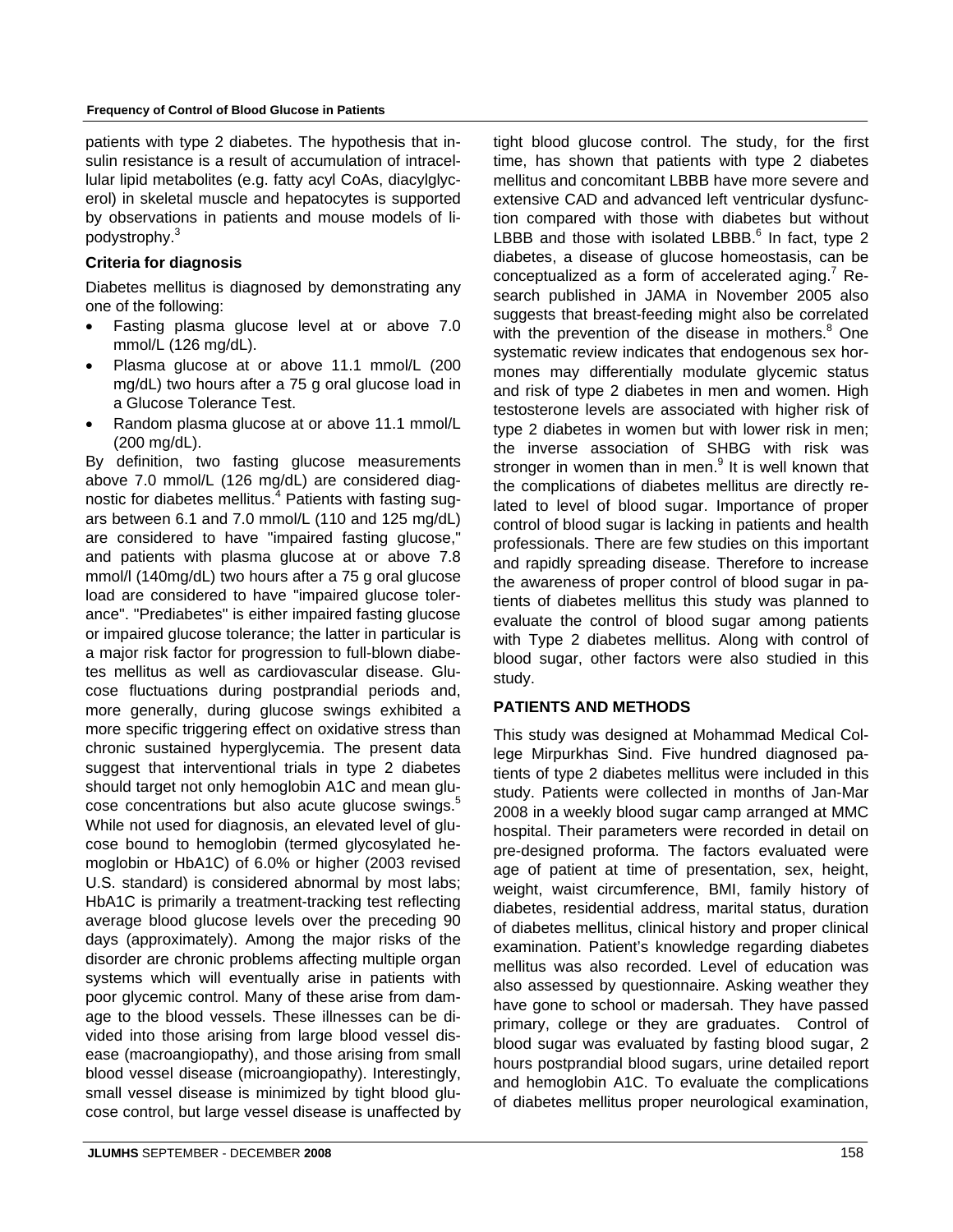proper examination of peripheral blood vessels, proper examination for autonomic neuropathy, ECG, urine examination for proteinuria, fundoscopy, lipid profile, renal and liver function tests, drug history regarding oral therapy or parenteral therapy was also recorded. The criteria for proper control of diabetes mellitus were acceptable fasting blood glucose 90 to 110 mg/dL and no higher than150mg/dL two hours after meals and glycosylated hemoglobin or HbA1C, no higher than 6% (DCCT, UKPDS). Blood glucose was checked by Aims glucometer (finger prick method), and confirmed by laboratory method.

## **RESULTS**

In this study, during study period 500 patients of type 2 diabetes mellitus were studied, who attended the diabetic clinics. Majority of patients had poor control of diabetes mellitus. Their ages ranged between 27 years and 60 years. Two hundred and fifty (50%) patients were <40 years of age and 250(50%) were >40 years of age. When further analyzed the age of development of type 2 diabetes mellitus ranged from 20 years to 56 years. Mean age of development of type 2 diabetes mellitus was 39.1 years, and median age of development of type 2 diabetes mellitus was 37 years. More females attended the diabetic clinic. Males were 200(40%) and females were 300(60%) of total cases. Three hundred and thirty-four (66.8%) patients were from urban areas and 166(33.2%) were from rural areas. Very little number of patients had knowledge about diabetes mellitus. Their level of education was; 50% patients had never gone to school, 40%had passed primary, 8% had passed college and 2% were graduates. When asked only 34(6.8%) patients had knowledge about diabetes mellitus, while 466(93.2%) were ignorant about the disease. Family history was found in 183(36.6) patients, half of them had one parent involved and in other half of patients both parents were involved. Majority of patients had unacceptable control of diabetes mellitus. Three hundred and sixtysix (73.2%) patients had poor control of blood glucose, while only 134(26.8%) patients had acceptable control of blood glucose. When asked for duration of disease 250(50%) patients had disease for <5 years while 250(50%) patients had disease for >5 years. Overall complication rate was 350(70%). One hundred fifty (30%) patients were uncomplicated cases. When further analyzed 250(50%) patients who had disease for <5 years, had half of patients complicated while other half of patients were uncomplicated. While those 250(50%) patients had disease for >5 years, had (80%) patients complicated and (20%) patients remained uncomplicated. It was found that 466(93.2%) patients were on oral therapy while 34(6.8%) patients were on insulin therapy. Associated 100(20%) patients were hypertensive, along with diabetes mellitus

| <b>Parameters</b>        |              | <b>No. of Patients</b> |              | <b>No. of Patients</b> |
|--------------------------|--------------|------------------------|--------------|------------------------|
| Age                      | $<$ 40 $yrs$ | 250 (50%)              | >40yrs       | 250 (50%)              |
| Sex                      | Females      | 300 (60%)              | Males        | 200 (40%)              |
| Social status            | Rural        | 166 (33.2%)            | Urban        | 334 (66.8%)            |
| Duration of DM           | $< 5$ yrs    | 250 (50%)              | >5 yrs       | 250 (50%)              |
| Knowledge of disease     | Yes          | 34 (6.8%)              | No           | 466 (93.2%)            |
| <b>Family history</b>    | Positive     | 183 (36.6%)            | Negative     | 317 (63.4%)            |
| Control of DM            | Acceptable   | 134 (26.8%)            | Unacceptable | 366 (73.2%)            |
| Age of development of DM | Mean         | 39.1 yrs               | Median       | 36 yrs                 |
| Complications            | Present      | 350 (70%)              | Absent       | 150 (30%)              |
| Complications for <5 yrs | Present      | (50%)                  | Absent       | (50%)                  |
| Complications for >5 yrs | Present      | (80%)                  | Absent       | (20%)                  |
| Therapy                  | Oral         | 466 (93.2%)            | Insulin      | 34 (6.8%)              |
| Associated Hypertension  | <b>Yes</b>   | 100 (20%)              | No           | 400 (80%)              |

**TABLE I: PARAMETERS STUDIED IN THIS STUDY (n=500)**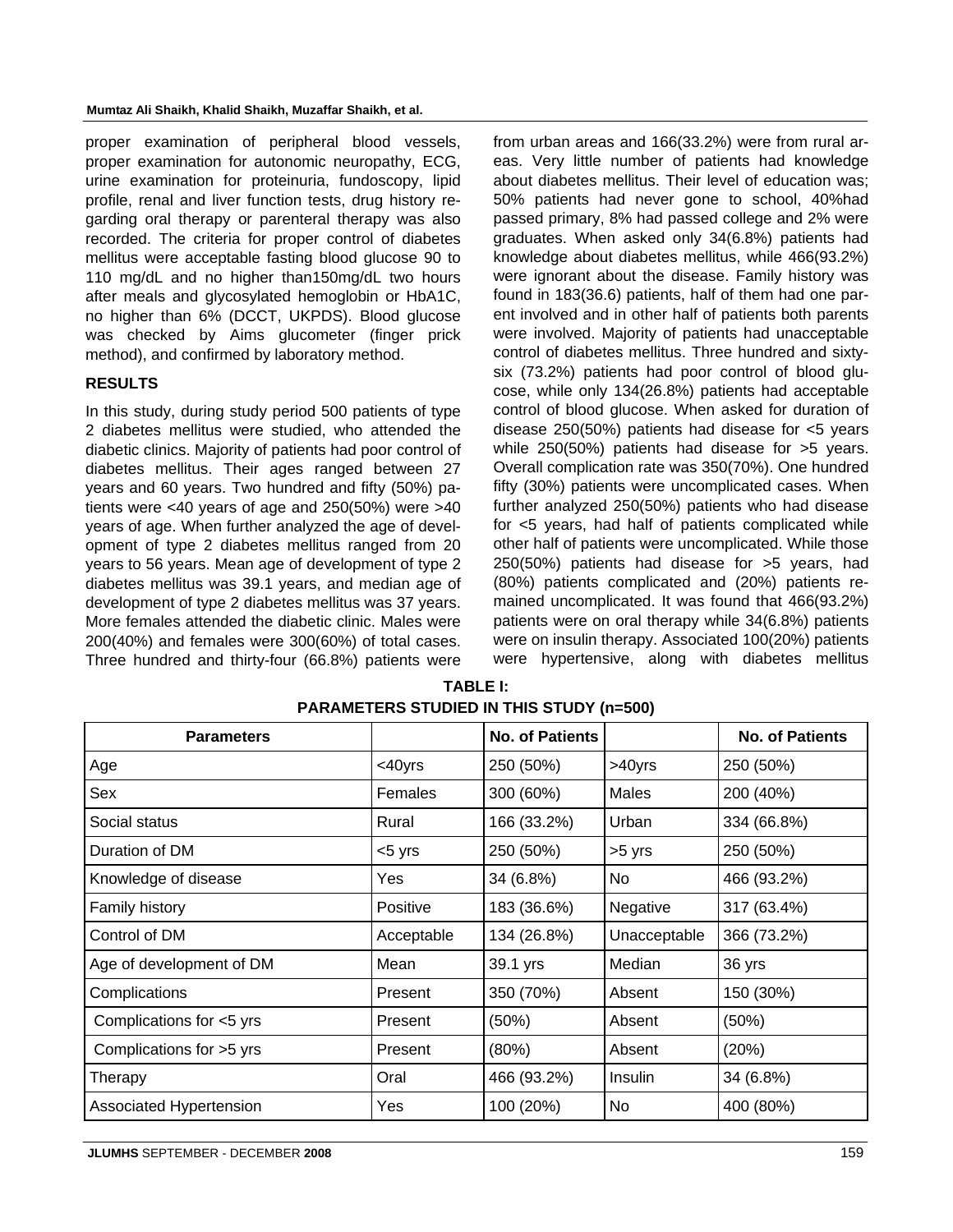## **DISCUSSION**

The control of diabetes mellitus is of utmost importance, failing which patients will land up with cluster of complications. The disease of diabetes mellitus reaches at 20.8 million people in the URACILS or 7% of the aggregate population.<sup>10</sup> Prevalence of diabetes mellitus is rapidly increasing around the world. American Diabetic Association has shown that an estimated 18.2 million people in the United States had diabetes mellitus, of which approximately 1 million have type 1 diabetes mellitus and remaining have type 2 diabetes mellitus.<sup>11</sup> Glycemic control is basic in the management of diabetes. However, the results of a recent study involving 30 academic medical centers in the United States indicated that many patients with diabetes are not achieving the target goal of <7% for glycosylated hemoglobin  $(A1C)^{12}$  Medication knowledge and self-management by people with type 2 diabetes showed that, polypharmacy was common. Medication knowledge and self-management were inadequate and could lead to adverse events.<sup>13</sup> The findings suggest a modest positive association between the consumption of potatoes and the risk of type 2 diabetes in women. This association was more pronounced when potatoes were substituted for whole grains.<sup>14</sup> This has been observed that cardiovascular disease, diabetes, future coronary risk, and increasing fasting glucose levels are independently associated with erectile dysfunction.<sup>15</sup> Metabolic syndrome is more prevalent than diabetes and a significant independent risk factor for stroke in people without diabetes.<sup>16</sup> In subjects of normal weight with type 2 diabetes, baseline IGF-II concentration is inversely related to future weight gain, independent of treatment effect, strengthening the putative role for IGF-II in regulating fat mass. We propose that IGF-II measurement has potential utility in this group for targeting such individuals for early intervention.<sup>17</sup> It has been seen that intrarenal arterial resistance appears to play a nontrivial role in deteriorating renal function in type 2 diabetic patients. Renal arterial resistance index R/I is a noninvasive diagnostic procedure, which strongly predicts the outcome of renal function in type 2 diabetic patients, even when GFR patterns are still normal.<sup>18</sup> It has been observed that in a community-based sample, plasma markers of endothelial dysfunction increased risk of incident diabetes independent of other diabetes risk factors including obesity, insulin resistance, and inflammation.<sup>19</sup> Type 2 diabetic patients with microalbuminuria have a more severely impaired coronary endotheliumdependent vasodilation than those with normoalbuminuria. These data suggest a common pathophysiological process for both coronary vasomotor abnormalities and microalbuminuria. $^{20}$  It has been studied that sulfonylureas increase the risk of cardiovascular events; furthermore, the study adds support to a causal link by demonstrating a dose-related effect on the risk of death. Sulfonylurea drugs should therefore be relegated to third-line agents (after metformin and thiazolidinedione drugs) for managing type 2 diabetes; a conclusion also made in recently published guidelines. If sulfonylurea drugs must be included in a treatment regimen to maintain euglycemia, traditional agents should be avoided; agents such as glimepiride, glicizide and nateglinide, which have less effect on myocardial ATP-sensitive potassium channels, should be prescribed instead.<sup>21</sup> Another study also showed that higher exposure to sulfonylureas was associated with increased mortality among patients newly treated for type 2 diabetes. The same relation was not observed with metformin.<sup>22</sup> The studies support a class effect of thiazolidinedione drugs to enhance insulin sensitivity, reduce insulin secretory demands, and preserve pancreatic beta-cell function, all in association with a relatively low rate of type 2 diabetes, in Hispanic women with prior gestational diabetes.<sup>23</sup> The Metabolic Syndrome, a highly prevalent entity is a clustering of risk factors of metabolic origin that are accompanied by increased risks of cardiovascular disease and type - 2 diabetes mellitus. $24$  The association between diabetes, obesity and hyperlipidemia is long known and has been termed "insulin resistance syndrome", syndrome "X" and metabolic syndrome by various researchers.<sup>1</sup> This syndrome is recognized as constellation of metabolic risk factors for the development of type 2 diabetes mellitus and atherosclerotic cardiovascular disease.<sup>25</sup> The natural history of diabetes indicates that insulin therapy will eventually be needed by the majority of persons with type 2 diabetes. A systematic approach presented in a positive, supportive manner helps facilitate the initiation and acceptance of insulin therapy by the patient.<sup>26</sup> In a population-based setting, diabetes mellitus was not associated with optic disc, rim and peripapillary atrophy measurements, retinal vessel diameters, arteriovenous nicking, focal or general retinal artery narrowing, and prevalence of age-related macular degeneration. Although diabetes mellitus was significantly correlated with higher intraocular pressure, it was not associated with glaucoma.<sup>27</sup>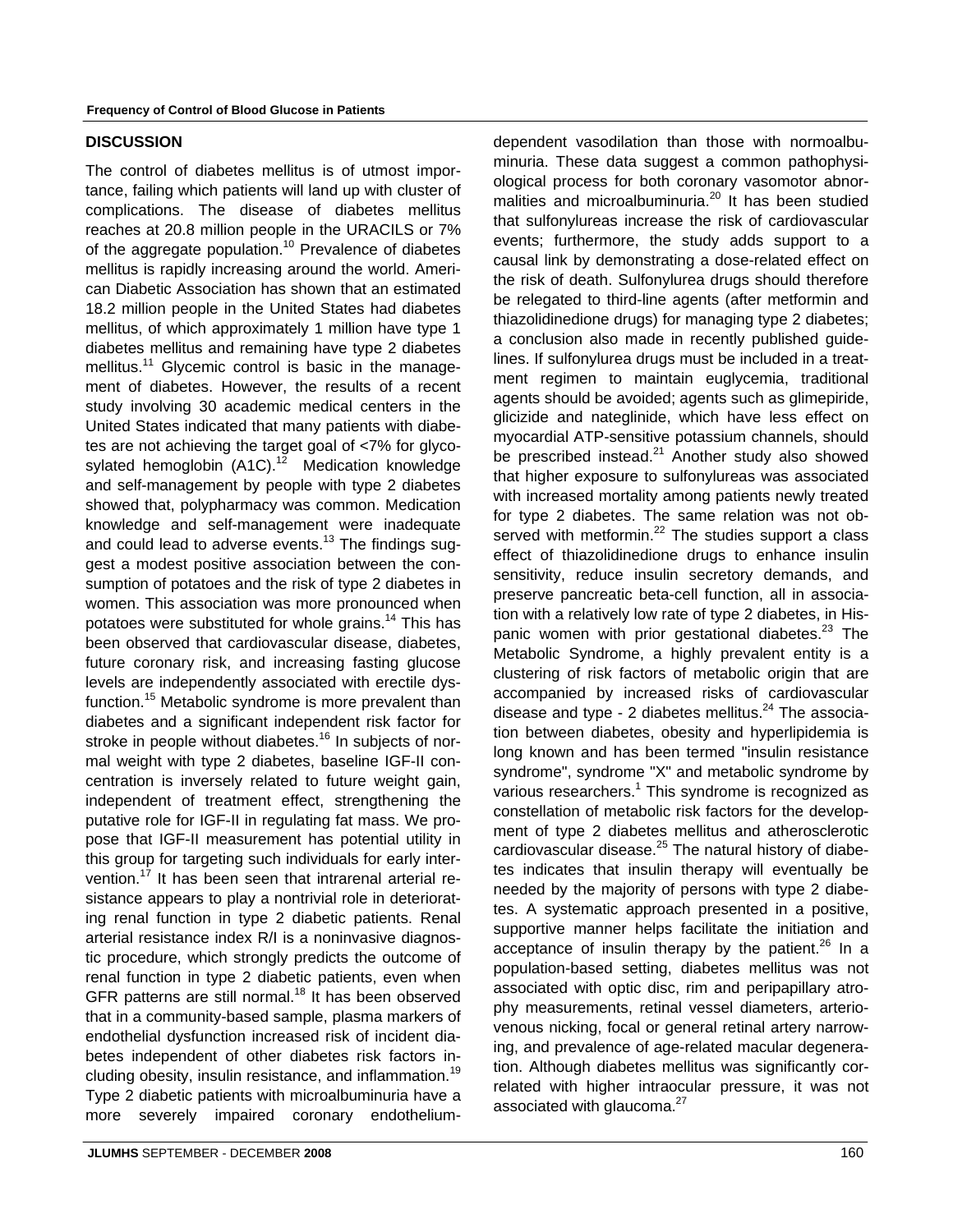# **CONCLUSION**

This study showed that mean age for development of disease was 39.1 years, median age was 36 years. Most of patients had ages between 35 to 37 years at development of diabetes mellitus. Control of blood glucose remained poor. The 73.2% patients remained uncontrolled; it shows that because of this poor control of blood glucose huge number of patients in future will land up with serious complications. Vast number (93.2%) of patients had no knowledge about the disease. So it is necessary to increase the awareness about the disease in masses and health professionals. By this way in future we will be able to get acceptable control of blood glucose which will reduce the burden of complications of disease.

# **REFERENCES**

- 1. LaFontaine T. The epidemic of obesity and overweight among youth: trends, consequences, and interventions. Am J Lifestyle Med. 2008; 2(1): 30- 6.
- 2. American Diabetes Association (2005). Total prevalence of Diabetes & Pre-diabetes.
- 3. Petersen KF, Shulman GI. Etiology of insulin resistance. Am J Med 2006 May; 119(5 Suppl 1):S10-6.
- 4. World Health Organization, Department of Noncommunicable Disease Surveillance. Definition, Diagnosis and Classification of Diabetes Mellitus and its Complications. Geneva: WHO, 1999.
- 5. Monnier L. Activation of oxidative stress by acute glucose fluctuations compared with sustained chronic hyperglycemia in patients with type 2 diabetes. JAMA 2006; 295(14):1707-8.
- 6. Ozeke O, Aras D, Deveci B. Comparison of presence and extent of coronary narrowing in patients with left bundle branch block without diabetes mellitus to patients with and without left bundle branch block but with diabetes mellitus. Am J Cardiol. 2006 Mar 15;97(6):857-9.
- 7. Geesaman BJ. Am J Clin Nutr. 2006 Feb;83 (2):466S-9S.
- 8. Stuebe AM, Rich-Edwards JW, Willett WC, Manson JE, Michels KB. "Duration of lactation and incidence of type 2 diabetes". JAMA 2005; 294 (20): 2601-10.
- 9. Ding EL, Song Y, Malik VS, Liu S. Sex differences of endogenous sex hormones and risk of type 2 diabetes: a systematic review and meta-analysis. JAMA. 2006 Mar 15;295(11):1288-99.
- 10. www.journaladay.com. All About Diabetes Melli-

tus. Health and Fitness. Accessed on March 4th, 2008; 03:54.

- 11. American Diabetes Association. Standards of medical care in disease. Diabetes Care 2006; 29:476.
- 12. Grant RW, Buse JB, Meigs, JB. Quality of care in U.S. academic medical centers. Diabetes Care 2005; 28:337 -442.
- 13. Dunning T, Manias E. Medication knowledge and self-management by people with type 2 diabetes. Aust J Adv Nurs. 2005; 23(1):7-14.
- 14. Halton TL, Willett WC. Potato and French fry consumption and risk of type 2 diabetes in women. Am J Clin Nutr. 2006 Feb; 83(2):284-90.
- 15. Grover SA, Lowensteyn I. The prevalence of erectile dysfunction in the primary care setting: importance of risk factors for diabetes and vascular disease. Arch Intern Med. 2006 Jan 23;166(2):213-9.
- 16. Najarian RM, Sullivan LM. Metabolic syndrome compared with type 2 diabetes mellitus as a risk factor for stroke: the Framingham Offspring Study. Arch Intern Med. 2006 Jan 9; 166(1):106-11.
- 17. Heald AH, Karvestedt L. Low insulin-like growth factor-II levels predict weight gain in normal weight subjects with type 2 diabetes. Arch Intern Med 2006 Feb; 119(2): 167.
- 18. Nosadini R, Velussi M. Increased renal arterial resistance predicts the course of renal function in type 2 diabetes with microalbuminuria. Diabetes 2006 Jan; 55(1):234-9.
- 19. Meigs JB, O'donnell CJ. Hemostatic markers of endothelial dysfunction and risk of incident type 2 diabetes the Framingham Offspring Study. Diabetes 2006 Feb; 55(2):530-7.
- 20. Cosson E, Pham I. Impaired coronary endothelium-dependent vasodilation is associated with microalbuminuria in patients with type 2 diabetes and angiographically normal coronary arteries. Diabetes Care 2006 Jan; 29(1):107-12.
- 21. David SH, Bell CMAJ January 17, 2006; 174.
- 22. Simpson SH, Majumdar SR. Dose-response relation between sulfonylurea drugs and mortality in type 2 diabetes mellitus: a population-based cohort study. CMAJ 2006 Jan 17;174(2):185-6.
- 23. Xiang AH, Peters RK. Effect of pioglitazone on pancreatic beta-cell function and diabetes risk in Hispanic women with prior gestational diabetes. Diabetes 2006 Feb; 55(2):517-22.
- 24. Bano KA, Batool A. Metabolic syndrome, cardiovascular disease and type - 2 diabetes. J Pak Med Assoc 2007; 57(10): 511-6.